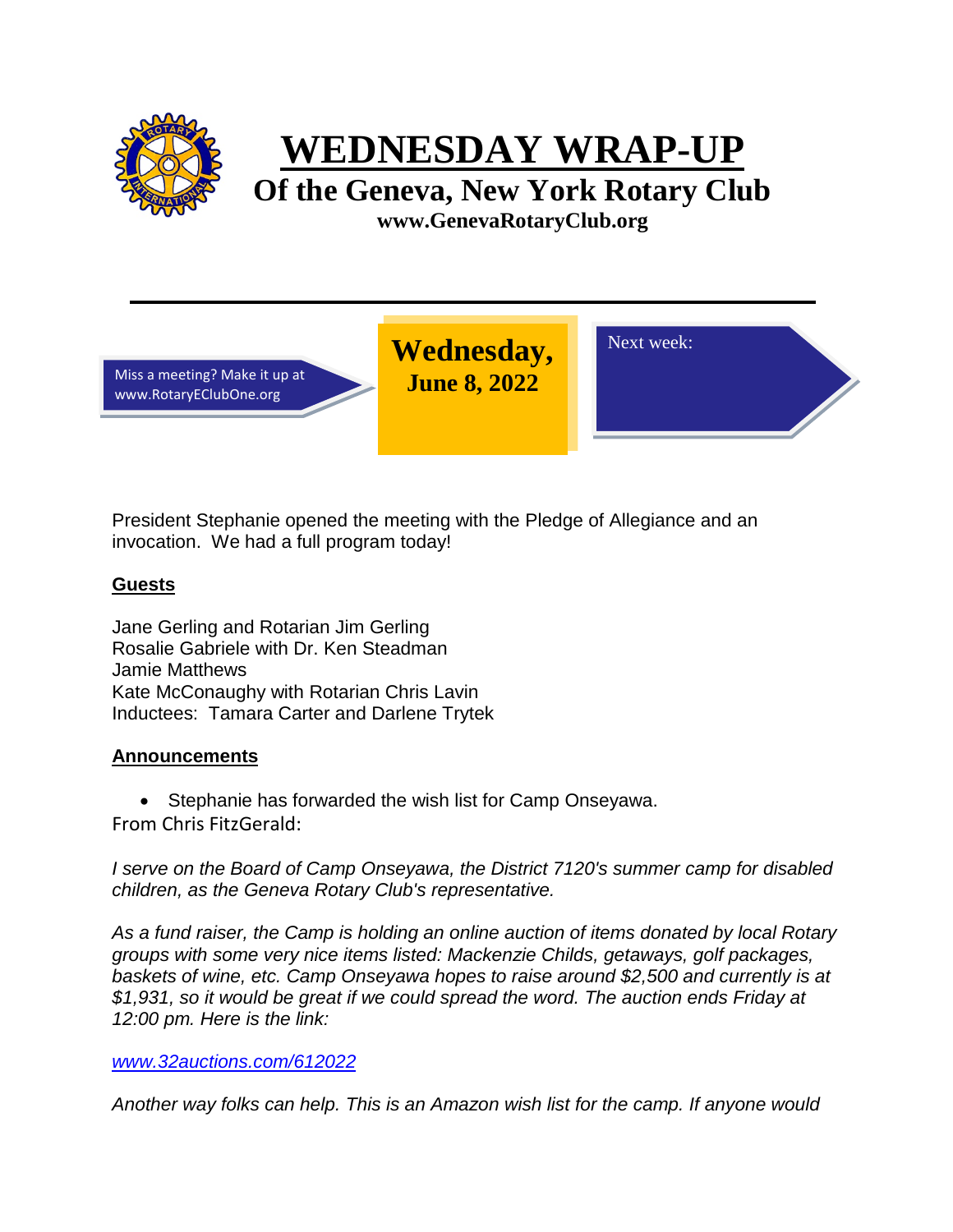*like to make a purchase of items that the camp can use, that would also be very much appreciated!* 

*[https://www.amazon.com/hz/wishlist/ls/170RUX9TUHNKM?ref\\_=wl\\_share](https://www.amazon.com/hz/wishlist/ls/170RUX9TUHNKM?ref_=wl_share) Thanks for spreading the word and bidding!*

- Phil Beckley: there is one opening on the Board of Directors, due to the resignation of Jason Haag (who is now an officer). Any Rotarian interested in assuming this position would complete Jason's two years and then be eligible for a three year term.
- Dr. Steadman: A host family is needed for a student from Ukraine before school starts. In addition, one student from here may apply to go abroad. Dr. Steadman has more information.
- Bill Flood thanked those who were able to help with the highway clean-up Saturday, June 4<sup>th</sup> on Route 14S. Great weather and a lot of trash! Good community service project!
- Tamara Carter: The Fairfield Inn and Suites in Geneva will host the Watkins Glen Pace Car starting July 21-25.Please like their FB page. Take a picture with the Pace Car and post on FB or Instagram for the chance to win NASCAR 2 "Go Bowling at the Glen" Tickets for August 21, 2022. There are also second and third prizes.
- Harley Davidson hosted Geneva Chamber's Business After Hours tonight.
- Rotary Changeover Dinner: June 30 at Kings Catering in Canandaigua. Cut off date to register is June 15<sup>th</sup>. Price is \$55pp

# **50/50**

Jim Devaney shared \$56 with the Foundation.

# **Happy Dollars**

- Susie Flick: A sorry dollar for missing the highway clean up Saturday due to an unexpected medical emergency and a happy dollar for the Interact bake sale's success. Net: \$460. The club members are deciding where to donate their funds.
- Jerry Forcier paid a fine for missing the highway clean up last week.
- Charlie Bartishevich really appreciates having lunch here at 41 Lakefront because the view is so much better than Austin's head! Charlie, in his very Charlie way, regaled us with the latest lawn mower caper: His smoking diesel mower, which appeared to be a goner, now runs beautifully… minus two dead mice who had used it as their winter home.
- Jason Haag paid a fine for missing last week's meeting since he was in a charity golf tournament which was rudely interrupted by heavy rain. Jason praised the first and second grade lacrosse teams for seven wins out of eight games last week. In addition, the Red Wings players are arriving in town!
- Roslyn Grammar fined herself for missing some meetings but is delighted that she will reunite with her bestie in Chicago following her cross-country trip.